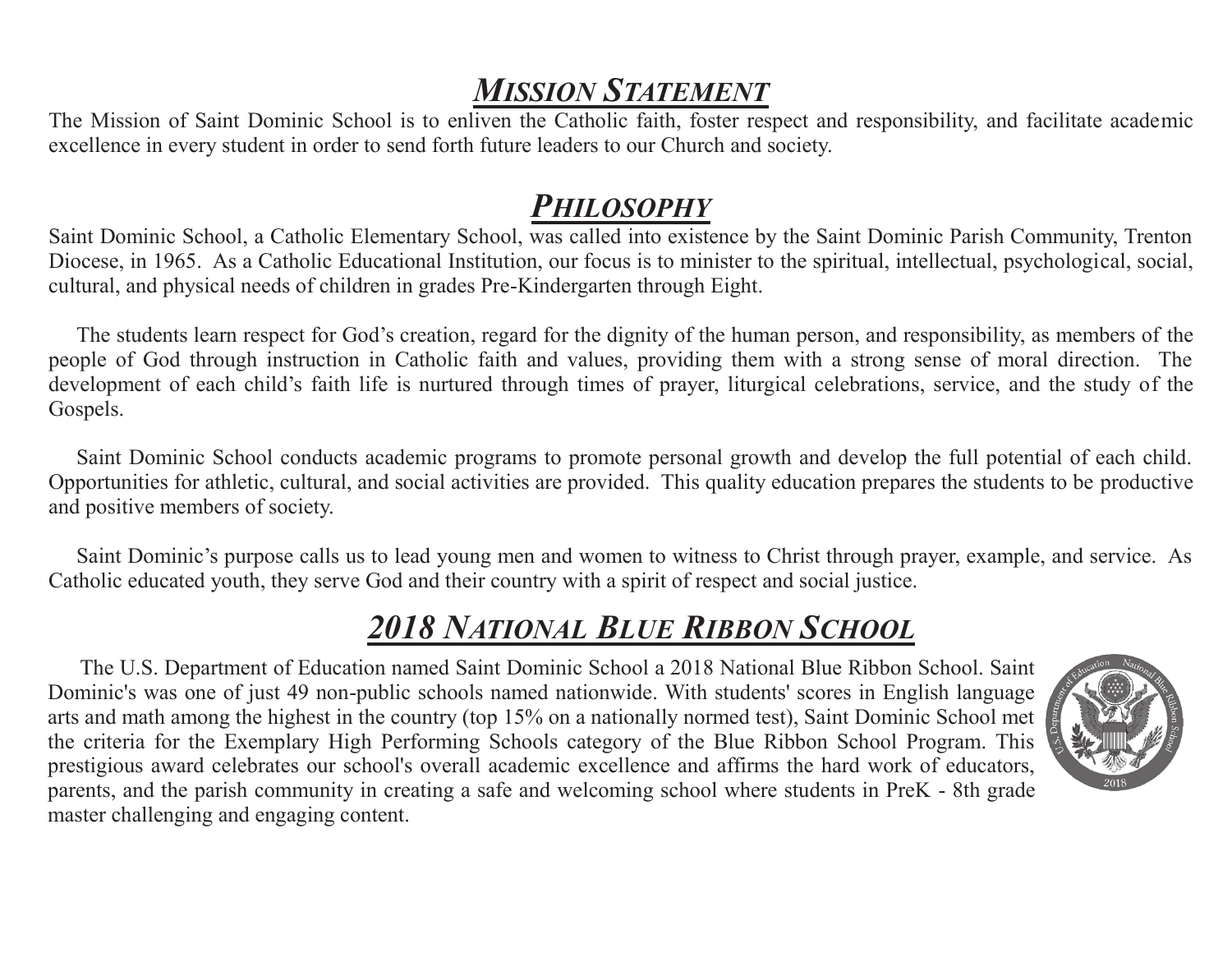#### *ADMISSIONS*

Saint Dominic School does not discriminate on the basis of race, color, gender, national/ethnic origin, and/or disability if with reasonable accommodation the student can meet the educational programs or activities operated by the school.

#### **Admissions Process:**

Registration for PreK (3 & 4 year olds) through Grade 8 begins during Catholic Schools Week, which is celebrated during the last week in January. Registration applications and required forms are available in the school office and can also be downloaded from Saint Dominic School's website.

Children admitted to PreK must be three or four years of age, and children admitted to kindergarten must be 5 years of age by October 1st of the school year.

Registration applications must include copies of birth and baptismal certificates, and current health and immunization records. All students applying for admission to Saint Dominic School are required to be immunized. Religious exemptions are not accepted. In addition, applications for students entering Grades 1-8 must include academic and behavioral records, standardized test scores, and Child Study Team evaluations (if applicable). Evidence of successful completion of the grades in which students are currently enrolled must be submitted before acceptance.

Completed applications are reviewed by the principal, and parents will receive a letter confirming their child's enrollment status in Saint Dominic School. As part of the admissions process, a meeting with the student, parent, and the school administration may be required prior to acceptance.

All students accepted to Saint Dominic School are on probation throughout the first trimester of the school year pending successful academic effort and conduct appropriate for Catholic school students.

#### *ACADEMIC REQUIREMENTS*

All students are expected to perform to the best of their ability. Each student's progress and effort is unique to the individual. Students completing a grade's work to the extent of their ability are to be promoted to the next grade level. When it becomes evident that it is necessary for a student to repeat the grade, parents will be notified by May. An approved summer school program or tutor may be accepted in order that the student is prepared for the next grade level. Approval must be given by the principal.

All students in Grade Eight need to pass all major subjects in order to be eligible for graduation. Any student who is not promoted in sixth, seventh or eighth grade may not repeat the year at Saint Dominic School.

Assessments will be given periodically throughout the marking period at the teacher's discretion. A final exam will be held at the end of the year for students in Grades Seven & Eight in major subject areas.

*Criteria for Grouping***:** The following criteria may be used to group students in math/language arts:

- Past academic performance
- Standardized testing scores
- Teacher recommendations
- Study habits
- Placement test

Students will be monitored in their groups and adjustments may be made accordingly.

#### *ARRIVAL & DISMISSAL PROCEDURES*

Students in Kindergarten - Grade Eight may arrive to school between 8:00 A.M. and 8:20 A.M. and are to enter through the front doors of the school. Supervision begins at 8:00 A.M.; therefore, students are not permitted in the building prior to that time unless they are attending the school's Before Care program or are participating in a scheduled curricular/extracurricular activity. Students who arrive before 8:20 A.M. must report to the gymnasium and those who arrive at 8:20 A.M. are to report directly to their classrooms. Students arriving after 8:30 A.M. are considered tardy and must report to the school office upon arrival.

All preschool students are to arrive by the preschool wing at their designated arrival time. Morning and full-day sessions begin at 8:30 A.M.

Students in K-8 are dismissed in the front of the school. Students being transported by car are dismissed first at 2:45 P.M., followed by students who ride busses at 2:50 P.M. Students in preschool are dismissed by the preschool wing in the back of the school. Students in the morning session are dismissed at 11:00 A.M. and students in the full-day session are dismissed at 2:30 P.M.

*Cars* – When entering or leaving the building, extreme caution must be used. Parents who drive their children to school each day must park their cars in the parking lot and walk their children to the front entrance of the school. No cars are permitted in the circle or in the bus lane (the road in front of the school) at arrival or dismissal. Cars may not park in the handicapped spaces unless they display a handicapped sign/license plate.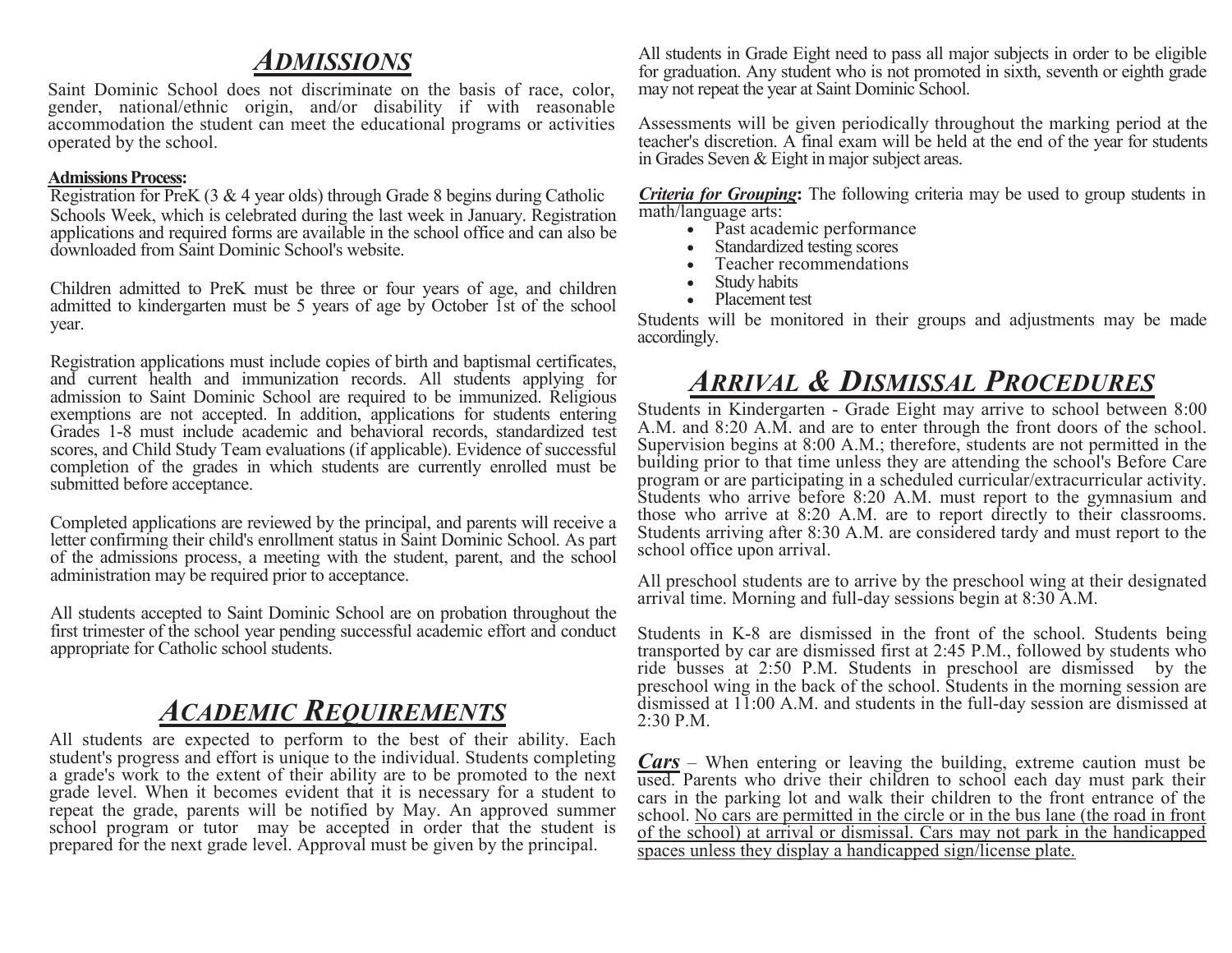Any time a student's dismissal method is changed, a note must be sent to the student's homeroom teacher at the beginning of the day. Please *do not* call the office in the afternoon with changes in transportation unless there is an emergency. Classes should not be interrupted to give personal messages.

*Bus* – Brick and Point Pleasant Boards of Education provide bus transportation for eligible Kindergarten - Grade Eight students. Bus authorizations and passes are given by the local Public School District in which the student resides. Only authorized students may ride the bus to which they are assigned. Students are not permitted to go home on a different bus when visiting a friend's house after school.

Students are expected to conduct themselves properly while riding to and from school. Infractions of the Board of Education bus behavior code will be dealt with by the principal upon written notification from the bus driver. This may lead to a student being suspended from riding the bus. Brick Transportation's Policy can be viewed on the school website at www.stdomschool.org.

*Changes in Dismissal* – Early dismissals during the school day interfere with the instructional process and are discouraged. Doctor or other appointments should be scheduled outside school hours whenever possible. A written request from the parent or guardian must be submitted on or before the requested day of early dismissal stating the reason for this request. Telephone requests will be honored only in cases of an emergency and upon satisfactory identification of the caller. A parent is to meet the child at the school office where he/she must sign the child out of school. No child will be permitted to wait in the school yard or on the street. *Parents should not request an early dismissal after 2:00 P.M.*

#### *ATTENDANCE*

To receive the maximum benefit from classroom and instructional participation, it is important that a child report to school each day.

A parent must call the nurse's office before 8:20 A.M. and leave a detailed message to report a student's absence. A written note must be presented upon the child's return to school with the following information: child's name, grade, date of absence, reason for absence, and signature by a parent or guardian. If any student is absent for four or more days, a doctor's note must be presented to the school nurse. Any contagious disease must be reported as soon as diagnosed.

It is the student's responsibility to personally check with the teacher(s) to determine the work that is missed during an absence from school. Homework may be requested after a second day of absence. Excuses from physical education will be granted only upon a written statement from a parent/guardian. Excuses from

physical education for a long term illness must have a written statement from the child's physician. In the event of an extended absence for illness is necessary, parents must contact the school for arrangements for necessary classwork, assignments, or home instruction. Absences due to extended vacations are not encouraged. Missed work will be assigned upon the student's return to school. Teachers are not responsible to assign work before the class receives the assignment or is taught the material. Parents assume the responsibility of teaching the material their child missed while on vacation.

*Tardy and Truant*: Punctuality is very important in the education of a student. A student who is late must sign in at the office before reporting to homeroom. Students must be in their homeroom by the 8:30 A.M. bell. Disciplinary consequences may be issued to students who are habitually late. Students who are not in school or who are tardy without parental or school consent will be considered truant. Truancy will be considered a serious offense.

## *BEFORE/AFTER-CARE PROGRAM*

Saint Dominic School's Before and After-Care Program is held on days that school is in session, including early dismissal days. Exceptions are listed on the school calendar. The program is held from 6:45 A.M. to 8:00 A.M. and dismissal time until 6:00 P.M. Information regarding the program is sent home in September and is available on the school website.

#### *CAFETERIA*

Students in Kindergarten - Grade Eight may bring lunch from home or buy lunch in the cafeteria. Menus will be available on the school website and will be emailed to parents in the monthly newsletter. Milk as well as other drinks and snacks may also be purchased. Lunches are paid for on a daily basis. In an emergency, students may charge lunch for the day and pay the following day.

## *CARE OF SCHOOL PROPERTY*

Reasonable care of the school building, furnishings, books, technology resources, and instructional materials is emphasized at all times. Parents are requested to render active support to this program. In this manner, operational and maintenance expenses can be held to a minimum.

Each child is required to have clean covers on her/his books at all times. If any book is torn or defaced, payment must be made for the replacement. Bookbags are to be used by all students for carrying school books. Marking or in any way destroying school property is inexcusable and subject to disciplinary action. Payment may also be required.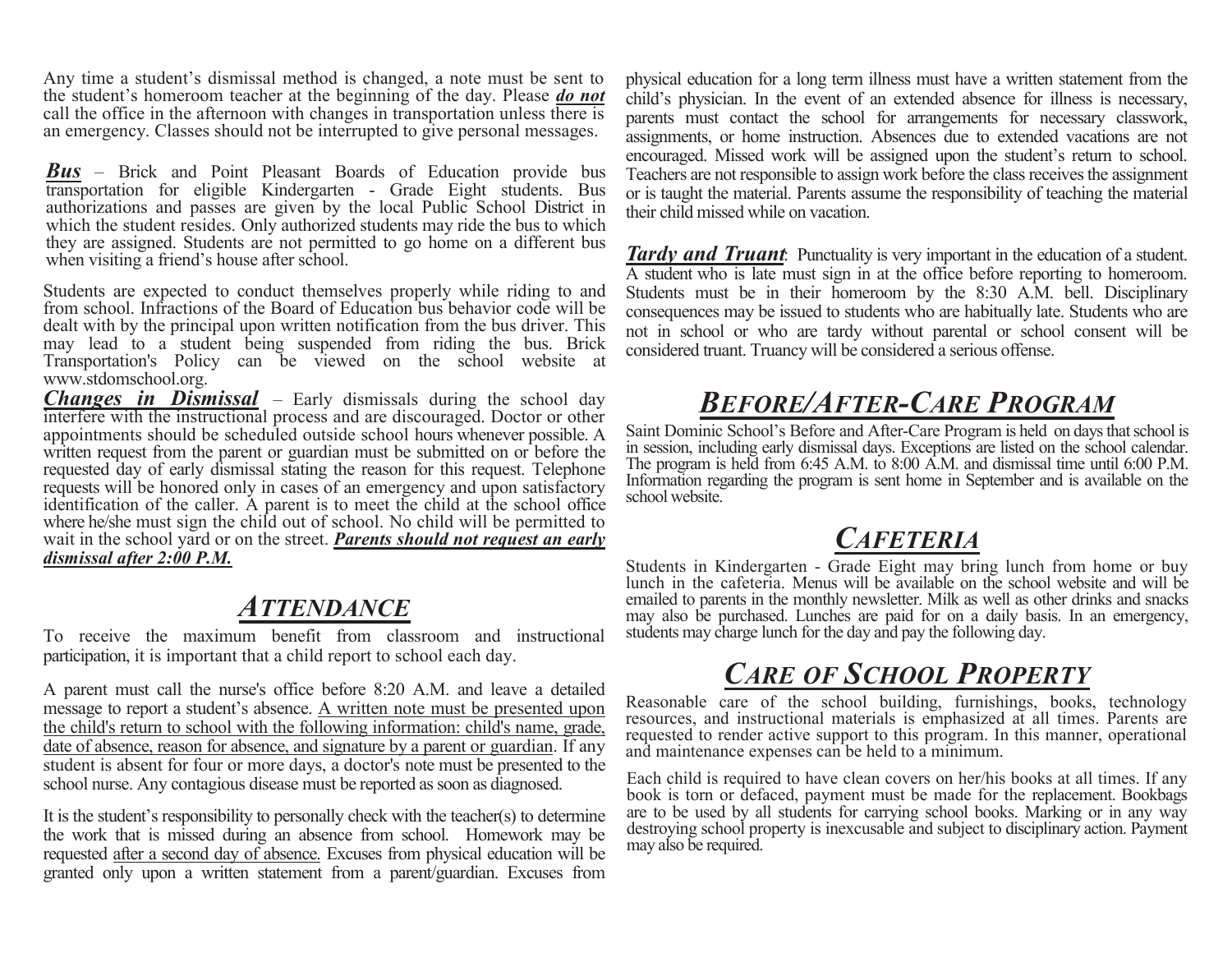## *CHANGE OF ADDRESS OR PHONE*

Written notification of a change in address or telephone number is to be sent to the school office immediately when the change is made. This is necessary to keep school files as current as possible.

#### *COMMUNICATION*

Mutual understanding between home and school plays an important role in the development of the child. The following points will help produce a harmonious relationship and a level of understanding that is essential.

- 1. Communication Alerts/Envelopes are sent to parents to keep them informed of school news and events. These alerts/envelopes are generally e-mailed/sent home to parents on the 15th and 30th of each month.
- 2. When in doubt regarding a school regulation, please contact the school office to clarify the question.
- 3. Faculty members will be happy to make arrangements for a conference with any parent at a time that is convenient for both parties. Arrangements may be made through the school office or by note to the teacher.
- 4. Parents may not disturb a student or a member of the teaching staff before school or during the school day.
- 5. Appointments with the principal or the assistant principal may be made by calling the main office.
- 6. Parents must communicate with their children's teachers when and if difficulties arise, whether they be academic or disciplinary in nature, before contacting the principal.
- 7. The education of a student is a partnership between the parents and the school. Just as the parents have the right to withdraw a child if desired, the school administration reserves the right to require the withdrawal of a student if the administration determines that the partnership is irretrievably broken.

### *CURRICULUM*

Saint Dominic School upholds high standards for student learning through a wellrounded, value enriched curriculum that is reflected in standardized test scores and high school placement. Diocesan, National, and NJ Student Learning Standards are achieved through the various academic programs offered. The standards are starting points to ensure our students receive an excellent education as well as provide a framework for instruction. Teachers are responsible to follow the scope and sequence of the curriculum and to ensure they meet the needs of every student. Teachers are also encouraged to integrate curriculum in order to maximize instructional time and facilitate the transfer of skills and understanding. Areas of study include the following: Religion, English Language Arts, Math, Science, Physical Education/Health, Social Studies, Technology, World Language, Music, Art, Library Research, and Character Education.

## *DISCIPLINE*

The purpose of discipline in a Catholic school is to bring about the self-discipline of each individual and of the Catholic school community as a whole so that student actions promote the Christian development of each member and thereby enhance the school community.

It is the responsibility of the school to help develop self-control. A sound policy of correction must be based on a clear understanding of motivation as well as a clear understanding of the nature of the child. Order is essential to the effective management of any school. It is maintained not only by a good teaching staff, efficient administration, and good educational programs, but also by the development of rational self-control in the child. To guarantee a good social and educational climate, it is important that students understand that acceptable standards of behavior will be expected at all times. Discipline will be administered when an individual's actions interfere with the right of teachers to teach and students to learn. Discipline plans are developed with the students and include the rules for the classroom and consequences when the rules are not followed. Emphasis will be placed on reinforcing positive behavior in the classroom. Students are reminded that any teacher/staff member has the right to correct students for discipline or dress code infractions.

*Detention* – Central detentions are held once a week from 7:30 A.M. -8:20 A.M. A notice of detention will be sent home with students for parental signature prior to the detention being served. Detention slips must be signed and returned to the student's homeroom teacher to avoid further consequences. Three detentions in any one marking period will be deemed as excessive and carry additional consequences and may result in school/ community service.

Detention or community service may be assigned for the following reasons, although the list is not all-inclusive:

- Behavior which interrupts the educational process of others
- Chewing gum
- Disrespect exhibited to other students, faculty, or school volunteers
- Excessive tardiness to school or class
- Failure to complete classwork or homework
- Miscellaneous offenses handled by the principal
- Possession of unauthorized items such as toys, electronic devices, and cameras
- Violation of cell phone policy
- Violation of the current dress code

**Suspension or Expulsion** – Suspensions from a Catholic school is a serious matter and will be administered only when circumstances warrant.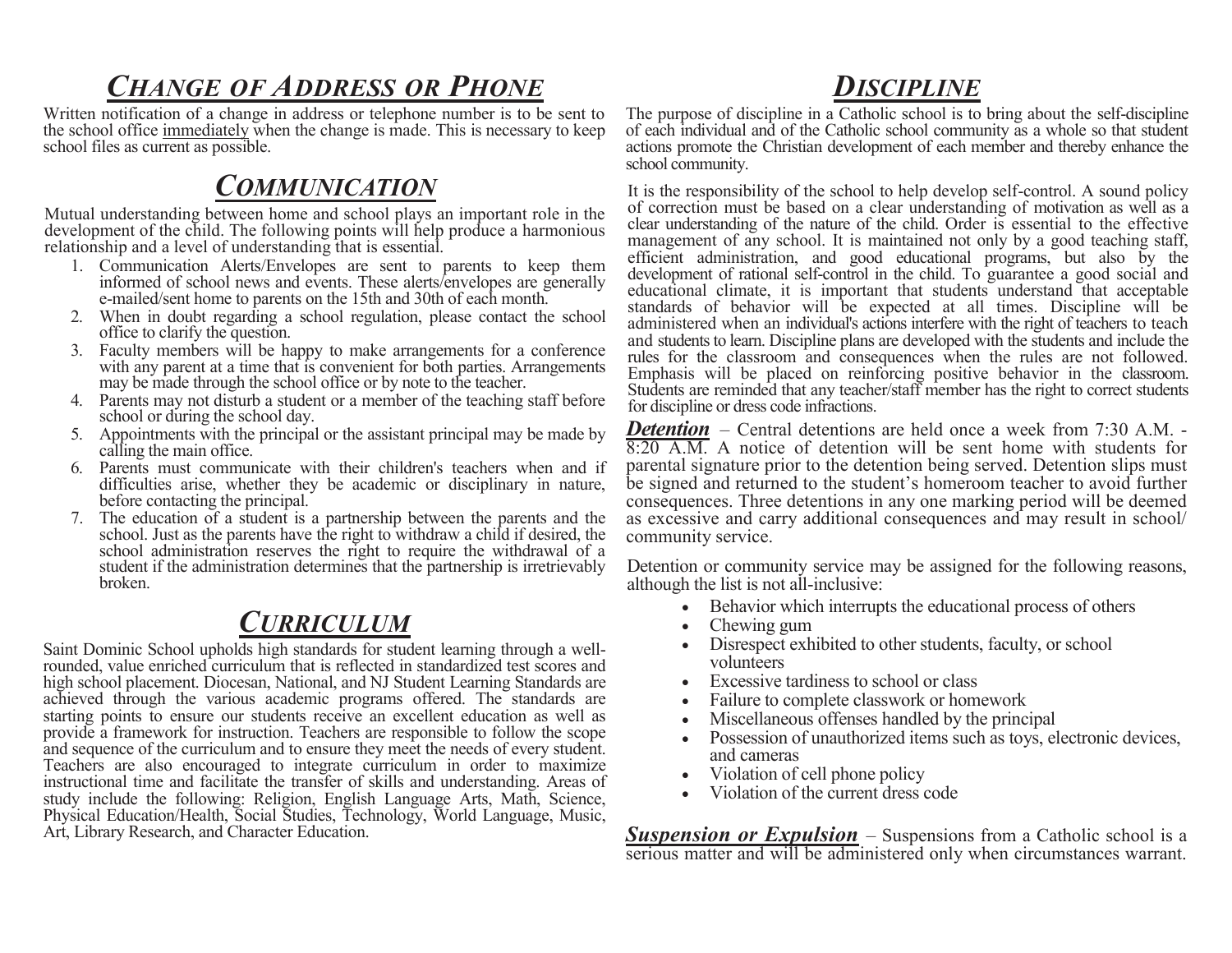The principal or her designee is responsible for determining whether an event warranting suspension has occurred. Credit will be given for student work performed during suspension when work is required for grading purposes.

Expulsion may be warranted in the rare circumstance where either the student's interest would be better served in another environment or that the individual's behavior is a serious threat to the school community. While it is not possible to enumerate all cases that could result in expulsion, the categories of cases listed below should provide guidance as to behaviors that may rise to the level of severity warranting expulsion:

- Arson
- Assault of any kind
- Continued and willful disobedience or/defiance of authority
- Alleged criminal activity, including pending criminal charges or indictment
- Cyber-bullying
- Extortion or attempted extortion
- Fighting
- Gambling for financial gain
- Gross disorder including mob action
- Defacing or destruction of school property or another student or employee
- Harassment of any kind, of students or personnel
- Hazing of a student or group of students
- Inappropriate use of cell phone
- Violation of the Acceptance Use Policy (use of the internet and digital devices)
- Improper use of social networking sites
- Noncompliance with behavioral contract
- Possession of a weapon or look-alike weapon
- Possession and/or trafficking of pornographic materials
- Possession, use and/or sale of an illegal substance
- Verbal and/or physical threats
- Conduct, whether inside or outside the school, that is detrimental to the reputation of the school or unbecoming a student in a Catholic school

In all cases implicating expulsion, the school will work to ensure that the student and/ or the parents/guardians have the opportunity to present the student's account of events and provide mitigating information during either an informal or formal hearing. Nonetheless, the school may decline to hear evidence offered by the student and/or his/her parents, if, in its discretion, the information offered is irrelevant, inappropriate or vexatious. The decision to expel a student may only be made by the Superintendent of Catholic Schools following investigation, hearing and recommendation by the school.

*Harassment, Intimidation, and Bullying Policy* – Saint Dominic School subscribes to the Diocese of Trenton, Department of Catholic Schools, Policy #5050.6. This policy states, "A safe and civil environment is necessary for students to learn and achieve high academic standards. Harassment, intimidation, bullying and like behaviors will not be tolerated as they are contrary to the mission of Roman Catholic Schools to educate the whole child in a God-centered environment and to facilitate growth and self-actualization." The complete Harassment, Intimidation, and Bullying Policy is located on the school website at stdomschool.org under the *Current Families* tab.

*Rights of Principal* – The principal reserves the right to determine the seriousness of student behavior. The principal will also determine if certain cases of misconduct require stronger measures or police notification. The principal may waive any disciplinary rule for just cause at her discretion.

## *DRESS CODE*

Regulation school uniforms are worn by all students in Kindergarten - Grade Eight. Uniforms are to be worn from the first day of school through the last day. Students are required to be neat and clean in appearance and shirts must be tucked in at all times. All uniforms must be purchased from The School Uniform Shop, Point Pleasant Beach. (732) 892-6655

All students must purchase the required official Saint Dominic School uniform. Official uniform requirements are marked with an \*. The official uniform may be worn from September - June. Optional uniform choices are listed under both the winter and summer uniforms.

#### *WINTER UNIFORMS* **–** *Winter uniforms are worn during the months of November, December, January, February, & March.*

#### *BOYS (GRADES K-5):*

- Gray dress pants and belt
- White shirt (short or long sleeved) White turtleneck with monogram (optional)
- Navy blue plaid school tie
- Dark or white socks with school shoes
- Navy blue V-neck school sweater/or vest with monogram

#### *GIRLS (GRADES K-5):*

- \* Navy blue plaid jumper (jumper length may not be shorter than 1 inch above the knees)
- White blouse (short or long sleeved) with round collar and navy blue plaid tie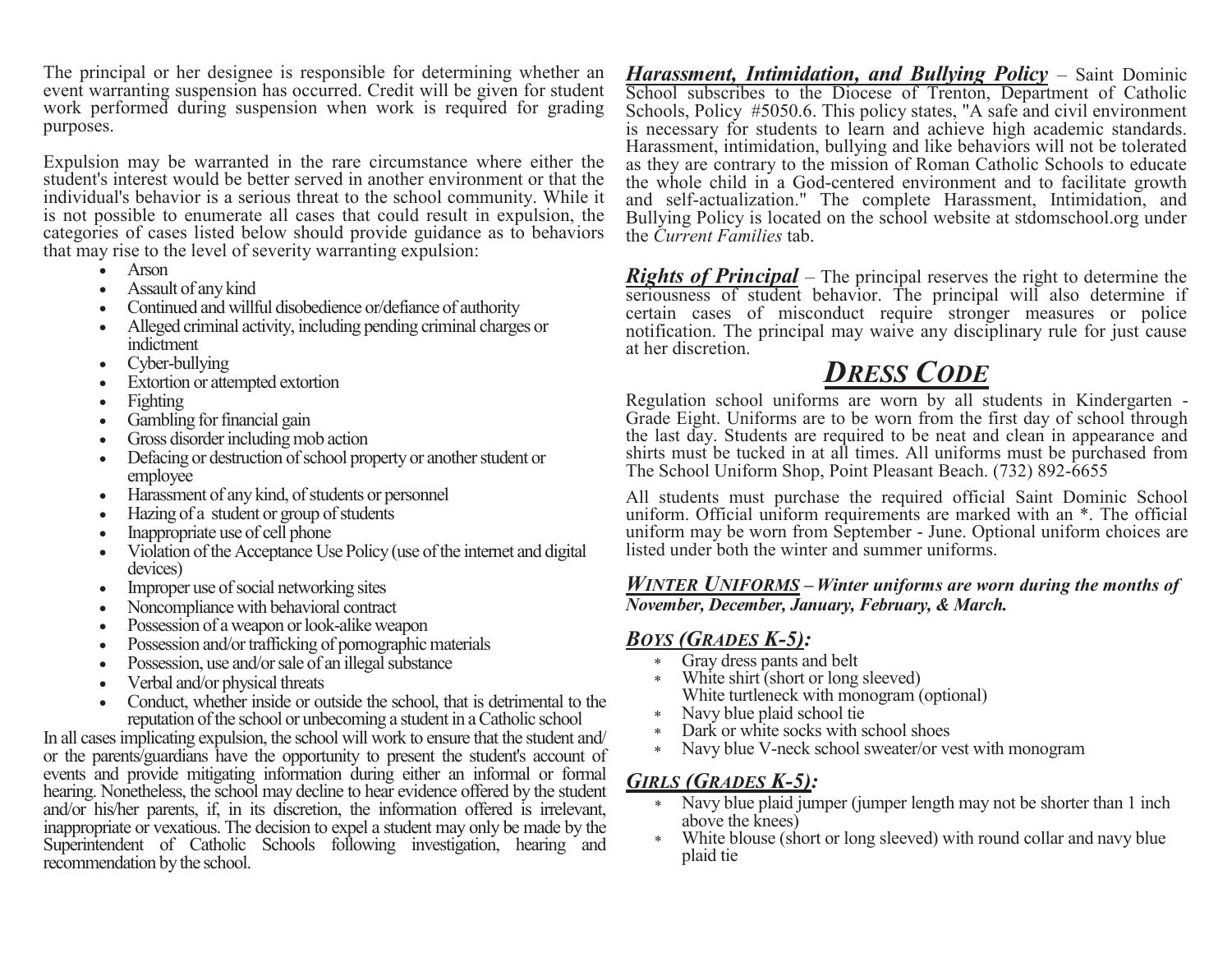White turtleneck with monogram (optional)

- \* Navy blue knee socks or navy blue stockings with school shoes
- Navy blue cardigan school sweater with monogram Navy blue school slacks (optional from Nov. 1 to April 1)

#### *BOYS (GRADES 6-8)***:**

- Gray dress pants and belt
- White or blue oxford shirt (short or long sleeved)
- Solid navy blue tie
- White or navy blue sweater (crew neck or V-neck)/or vest with monogram
- Dark or white crew socks with school shoes

#### *GIRLS (GRADES 6-8)***:**

- Navy blue plaid kilt (kilt length may not be shorter than 1 inch above the knees)
- White or blue oxford shirt (short or long sleeved)
- White or navy blue sweater (crew or V-neck) with monogram
- Navy blue knee socks or navy blue stockings with school shoes Navy blue school slacks (optional from Nov. 1 to April 1)

#### *SUMMER UNIFORMS* – *The summer uniform is an option that may be worn during the months of September, October, April, May, & June.*

#### *BOYS AND GIRLS (GRADES K-5)***:**

White or blue knit school shirt with monogram Navy shorts and belt Navy culottes (girls only) School shoes and white or navy crew socks

#### *BOYS (GRADES 6-8)***:**

White or blue knit school shirt with monogram Navy shorts or gray pants and belt School shoes and white or navy crew socks

#### *GIRLS (GRADES 6-8)***:**

White or blue knit school shirt with monogram Navy shorts or navy blue plaid kilt School shoes and light weight navy knee socks

*SHOES*: All shoes for boys and girls must be black, brown, navy or tan; have non-marking soles; and heels that do not exceed one inch in height. Sneaker look-alikes are not permitted. A pre-approved list of appropriate school shoes is given to all students prior to September. For the safety of our students, both on the stairs and playground, the following shoes are prohibited to be worn: Ballet Flats, Moccasins, Sanuks, Uggs, and Clogs.

*PHYSICAL EDUCATION & PREK UNIFORM:* Regulation uniforms are to be worn by all students (K-8) for physical education and daily for PreK (4 Yr.) program. These uniforms are purchased through the School Uniform Shop, Point Pleasant Beach. The uniform consists of school shorts, school t-shirts, and white crew socks. Students must wear school sweats from November 1st through April 1st. A well fitted tie or Velcro sneaker is to be worn with the physical education/PreK uniform. Sneakers should be white or complement the uniform.

*JEWELRY & HAIR:* Necklaces (other than religious medals), bracelets, hair wraps, dangling earrings, nail polish/gels/tips and make-up are not permitted. Simple watches may be worn by both boys and girls. Girls may wear small post earrings; however, earrings for boys are not permitted. Boys' hair should be short and well groomed. Hair length may not exceed the back of the shirt collar and should be above the eyes. Fad haircuts and hair coloring/highlighting of any kind are prohibited. Body piercing or body art is prohibited.

*All clothing should be personally labeled. The school is not responsible for lost or stolen articles. The Principal determines violation of the Dress Code***.**

# *EARLY DISMISSAL DAYS*

First Fridays throughout the school year have been set aside for faculty meetings. Additional days may be set aside for professional development for all faculty as designated by the Department of Catholic Education. All early dismissal days are indicated on the school calendar. Preschool students will be dismissed at 12:00 P.M. and K-8 students will be dismissed at 12:30 P.M. on these days.

## *EMERGENCY CLOSINGS*

In the event of emergency closings, delayed openings, or emergency early dismissals, parents will be notified via the Honeywell Instant Alert System. It is the responsibility of the parents to register at https://instantalert.honeywell.com, create a profile, and keep their information current. Information regarding the Honeywell Instant Alert System and directions for creating a profile will be distributed to all parents prior to September. This information will also be available on our school website and by contacting the school office.

Announcements of emergency closings or delayed openings will also be made over radio stations WOBM (11.7 AM - 92.7 FM) and WJLK (1310 AM - 94.3 FM), on News Channels 4 & 12, on Twitter and Facebook, and our school website (www.stdomschool.org). If Brick Public Schools are closed or dismissed early for inclement weather, Saint Dominic School will also close or dismiss early. *Parents should make arrangements with their children ahead of time, whose house to go to if no one is home*.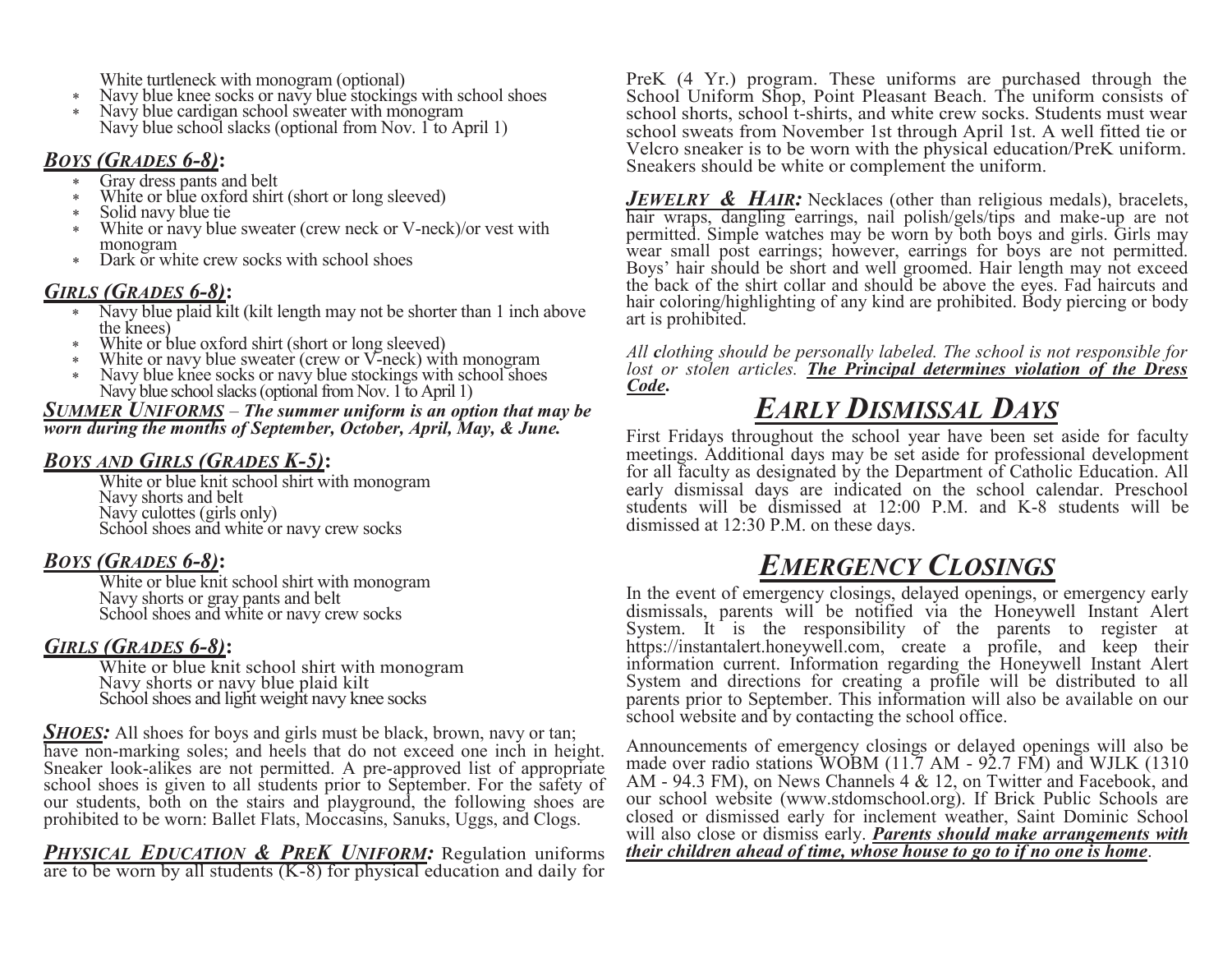# *EXTRA-CURRICULAR ACTIVITIES*

Saint Dominic School offers several activities in which the students may participate if they meet the academic and physical requirements. The school does not intend to place total emphasis on these activities, and parents are asked to follow the same practice. However, for a well-rounded education, Saint Dominic School offers a balance between academic studies and extra-curricular activities in order for students to develop intellectually, morally, emotionally, physically and culturally. Parental permission is required for students who participate in these programs.

A student who participates in any school sponsored activity must maintain satisfactory conduct and passing grades in all subject areas. Students who fail to meet this requirement may not participate in the activity for a designated period of time. Students who participate in sports activities must have a yearly physical examination by a physician on file. Students who are absent from school may not participate or be present at any activity after school or be present on school property.

## *FIELD TRIPS*

Periodically, students are taken on field trips as part of their educational program. These trips are considered a privilege and a student may be denied participation if he/she fails to meet the academic or behavioral requirements. Such trips are made only with the written permission of the parent. When such trips are being planned, permission slips will be sent home to be signed and returned to school. Forms, other than the school form, will not be accepted. Any student who fails to submit the official signed form will not be able to participate. Telephone calls will not be accepted in lieu of the proper form being completed. A parent has the right to refuse to allow their child to participate in the field trip. Any student who does not participate in the field trip must report to school. All trips are supervised by the classroom teacher and other adults. The number of students assigned to each accompanying adult will be determined by the classroom teacher and approved by the school administration. The school is not liable for any accidents which may occur during the class trip. Parents may not take students home early from a class trip.

#### *FIRE/EMERGENCY DRILLS*

In compliance with New Jersey State Law, fire and emergency (ex. evacuation, lockdown) drills are held monthly throughout the school year. Students are trained to move quickly and quietly to their designated locations. Fire equipment is inspected in accordance with state law requirements.

# *FINANCIAL COMMITMENTS*

A Parental Statement of Agreement for each school year is signed between the Pastor and Parent/Guardian. This statement specifies the conditions governing children's attendance at Saint Dominic School.

Tuition cost is used to help defray the cost of educating a student at Saint Dominic School. A tuition and fee notice is sent home in January indicating the cost for the next school year. Supplemental fees are derived from each family's participation in the fundraisers and the Food Certificate Program sponsored by the school, P.T.A., and Parish. Full cooperation by every family is expected in order to maintain the family tuition plan. *Nonparticipation will result in an additional fee.* All financial obligations must be kept current. Parents who do not pay tuition on time may be informed that their children must be transferred at the end of the marking period. School records will be withheld until all financial obligations are met. Refunds will not be given for any fees paid at registration. Parents who experience unexpected financial difficulties should inform the Pastor immediately.

## *GUIDANCE SERVICES*

Students may be referred to the guidance counselor by the administration, teacher, or parent for academic, behavioral, or social issues. The guidance counselor may see a student for up to three times without parental notification. After the third visit, parents will be notified. If serious concerns exist, parents will be notified whenever the concerns arise.

### *HEALTH/MEDICATION*

A parent will be notified if their child becomes ill or is injured while at school. Emergency numbers for parents and two other people responsible for the child must be on file in the nurse's office and kept current.

Students needing medication prescribed by a doctor while at school must have a statement of permission signed by the doctor. A labeled prescription bottle with the student's name and dosage is required and must be left in the nurse's office. No staff member, including the nurse, may issue aspirin or medication to any student at any time if not doctor prescribed. This includes over the counter medication. If a student needs medication and the nurse is not present, parents will be called to administer it to their child. It is imperative that the school knows where to reach parents at all times. Medication must be dropped off/picked up by **parents.** Any medication left will be discarded at the end of the school year.

Parents are encouraged to practice good health habits with their children,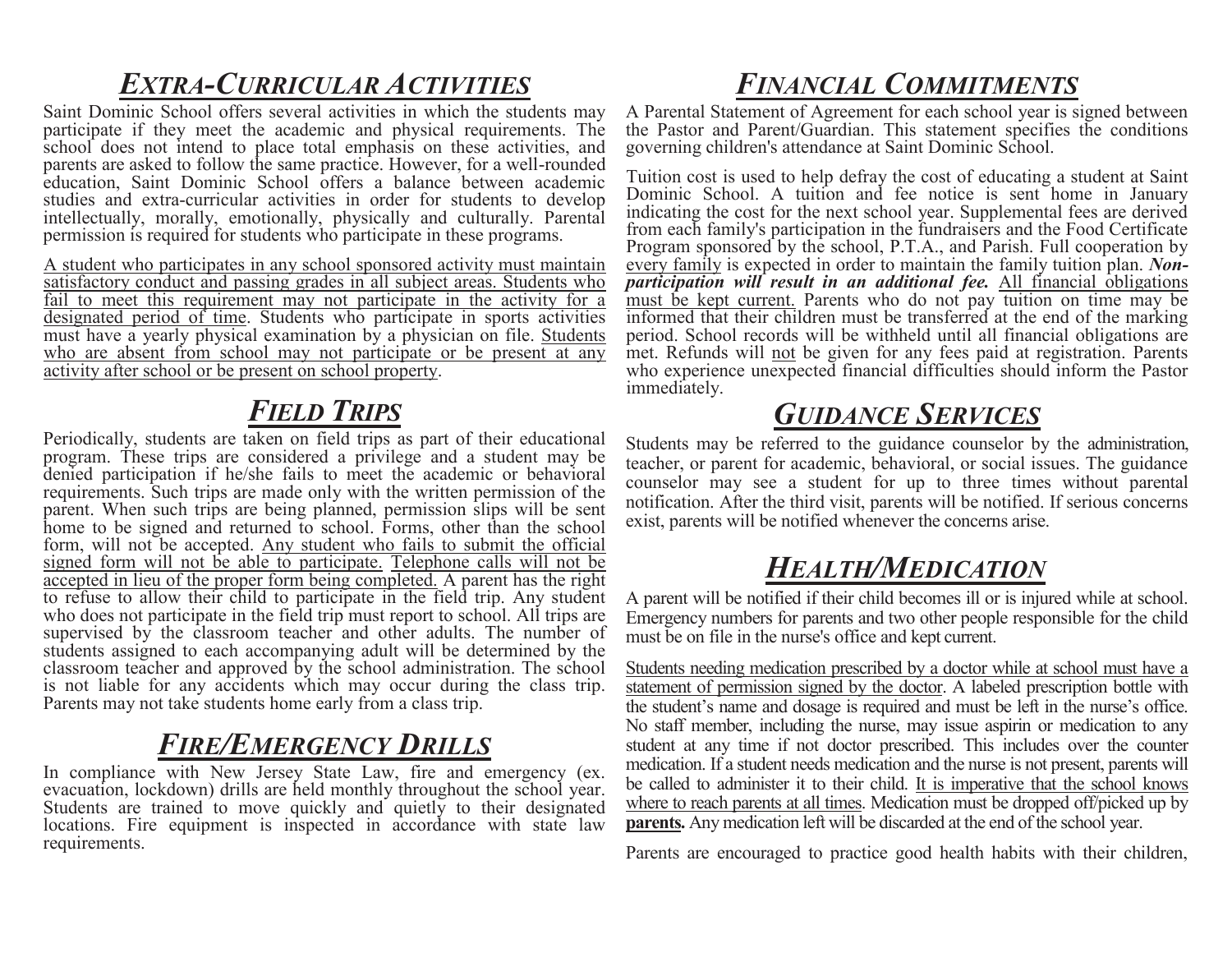which will be reinforced at school. The main phases of our Health Program are as follows:

- 1. The test for tuberculosis is given to pupils in accordance with the rulings of New Jersey State Board of Education. This test is to be performed by your family physician. The Mantoux Test is the only screening acceptable.
- 2. Health appraisal is required for students entering Kindergarten. It is the parent's responsibility to provide for such an exam and return a doctor's certificate to the school.
- 3. Vision tests are given to students in the following grades: K,2,4,6,8
- 4. Hearing tests are given to students in the following grades: K-3 and 7
- 5. Scoliosis screening is performed on every pupil in grades five and seven. Any pupil shall be exempt from the examination upon written request of a parent or guardian. Parents may be present for the examination.
- 6. All students are weighed and measured each year.
- 7. First-aid, if needed, is given by the nurse during the school day. The usual antiseptics used are hydrogen peroxide, first aid cream, and soap. If a child is allergic to these or other adhesive tapes of any particular substance, it is the parents' responsibility to inform the school nurse so that unnecessary problems can be avoided.
- 8. Parents will be notified if a child becomes ill at school. It is the parents' responsibility to provide transportation home.
- 9. School insurance is provided for all students in September. This insurance is in addition to a family's regular health plan. The insurance covers students during school hours and while participating in school-sponsored activities. It is not a primary plan.
- 10. Medications, both prescription and non-prescription, will be given by the school nurse to students during the school day only if the permission to administer is given in writing by the doctor and parent or guardian. Medication must be in a labeled prescription bottle with the student's name and required dosage. This permission must be updated yearly.
- 11. Children are not permitted to carry prescribed or over-the-counter medications, except inhalers and EpiPens with a doctor's note.
- 12. Injuries occurring at home will not be treated in the clinic.
- 13. After an illness, children will be allowed to remain in the building

at lunch time, only if they have a written request from home.

- 14. *After any absence, a note from the parents must be presented to the school.* This note must state the student's name, the reason for the absence, the dates of the days absent, and the signature of the parent or guardian. After a four-day absence, a doctor's note must be presented to the school nurse.
- 15. If a child contracts a communicable disease, parents are asked to keep their child home from school until a physician gives permission for the student to return. The school must be notified immediately. State Law requires a doctor's certificate if a communicable disease is the cause of an absence.
- 16. Children who are sent home for fever/vomiting must stay home for a minimum of 24 hours prior to returning to school.
- 17. If a student contracts lice, the parents must notify the school. After the child is treated, he/she must be checked by the school nurse before entering the classroom.
- 18. A physician's note will be required for the use of crutches as well as use of the school elevator.

### *HOMEWORK*

The school's policy is to assign homework, either written or study, as a carryover of the work that has been covered in class. This home study provides a reinforcement and enrichment of material learned in school.

Parents are asked to schedule a homework period and a special place for their children to study each evening and make certain that the work is completed neatly and legibly. Parents should not do their children's homework, but they should supervise home study and train their children to present their work to them for approval. Advice and direction are sometimes needed, but children develop self-confidence and a sense of responsibility when working independently. If definite study has not been assigned for the night, it is advisable for students to review their work in preparation for the next day's classes.

Kindergarten to Grade Three may have study and written work, given at the discretion of the teacher, for approximately thirty minutes. Grades Four and Five may have study and written homework not to exceed one hour. Grades Six - Eight may have study and written homework not to exceed one and a half hours. All classes may have homework daily. Long-range projects may also be assigned. All work missed through absences, etc. must be made up and presented to the teachers.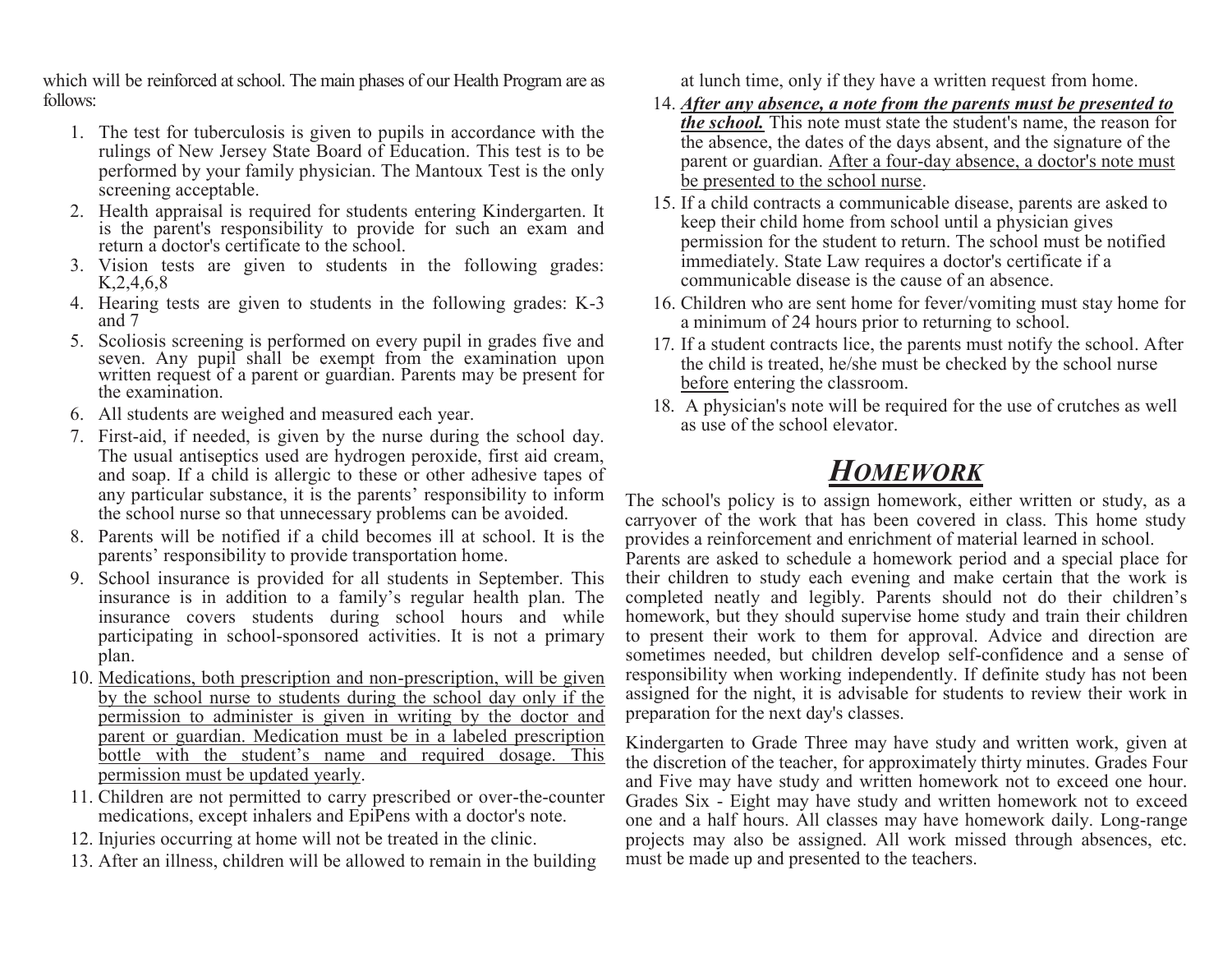#### *INSURANCE*

The school provides School Accident Insurance for all students during school hours and while participating in school-sponsored activities. This insurance is not a primary plan, but can be used in conjunction with a Family Health Plan.

#### *LIBRARY/MEDIA CENTER*

The Monsignor J. Brady Media Center contains over 9,100 holdings, which are managed by an electronic card catalog and circulation system. Nonfiction, general fiction, reference, biography, story collection, paperbacks, easy audio visual and professional categories make up this number. These holdings have been obtained through federal entitlements, donations, P.T.A., and the school budget. The Media Center is also equipped with eighteen computers with internet access for student and staff use, a networked laser printer, a catalog computer station to check book availability and a Smart Board for instructional use, including viewing DVD and/or videos. Supplemental materials are also available for electronic download via Discovery Education. The Monsignor J. Brady Media Center is available to all students in PreK - Eighth Grade. Teachers may bring their class into the library, or they may send individual students to conduct research. Materials that are borrowed should be returned promptly. A fine will be charged for overdue books. Destruction or loss of any book necessitates payment for the full amount needed to replace the book.

## *LOST & FOUND*

Articles that have been found, other than textbooks and library books, should be taken to the office. Library books and textbooks should be taken to the librarian. Lost articles can be claimed by proper identification. It is a good idea to clearly mark items with the owner's name so they can be returned without delay. This also discourages unauthorized borrowing. The school is not responsible for any items that are lost or stolen.

## *PARENTS' RIGHT TO SCHOOL RECORDS*

Parents may review their children's records in the presence of the school principal. This request must be made in writing to the principal. The school will respond to the request within twenty-four hours. The school abides by the provisions of the Buckley Amendment. In the absence of a

court order to the contrary, the school will provide the non-custodial parent with access to academic records and other school information regarding his or her child. If there is a court order specifying that there is to be no information given, it is the custodial parent's responsibility to provide the school with a court-certified copy of the court order.

## *PARENT TEACHER ASSOCIATION*

The education of children involve a cooperative enterprise between home and school. Parents are urged to contribute suggestions and viewpoints concerning the educational needs of their children. The most efficient means to carry out this privilege is to become an active member of the P.T.A. The objectives of this organization are as follows:

- 1. To help parents and teachers develop a mutual understanding and appreciation of the ideals of Catholic education; namely, message, community, service and worship.
- 2. To provide programs, opportunities, and funds which:
	- a. Assist the children to develop a personal and community life-style grounded on Catholic teaching and Gospel Values.
	- b. Foster the religious, intellectual, physical, cultural and social development of each child.
	- c. Enhance the ability of parents to participate actively and effectively in their child's education.

The goal of the P.T.A. is to respect and foster the established policies and practices as set forth by the Bishop, the Department of Catholic Education, the Pastor, and the Principal. The P.T.A. belongs to the Regional and Diocesan P.T.A. Membership shall be open to all parents and guardians of students, the administration. and faculty.

#### *PHONES*

Use of the office telephone by students is limited to emergency calls only. Calls for permission to go to a friend's home or to ask a parent to bring in forgotten items from home will not be permitted. Children should be prepared for school on a daily basis. Personal cell phones are discouraged. However, if parents deem it necessary for their children to carry cell phones to school, completed Student Cell Phone Registration Forms must be submitted to the school office. Student cell phones that are brought into school must be registered, turned off, and placed in clear plastic bags labeled with the owner's name and homeroom. Cell phones will be collected during morning exercises and will be returned prior to dismissal. Students who violate this policy are subject to disciplinary action. The school administration reserves the right to search cell phones.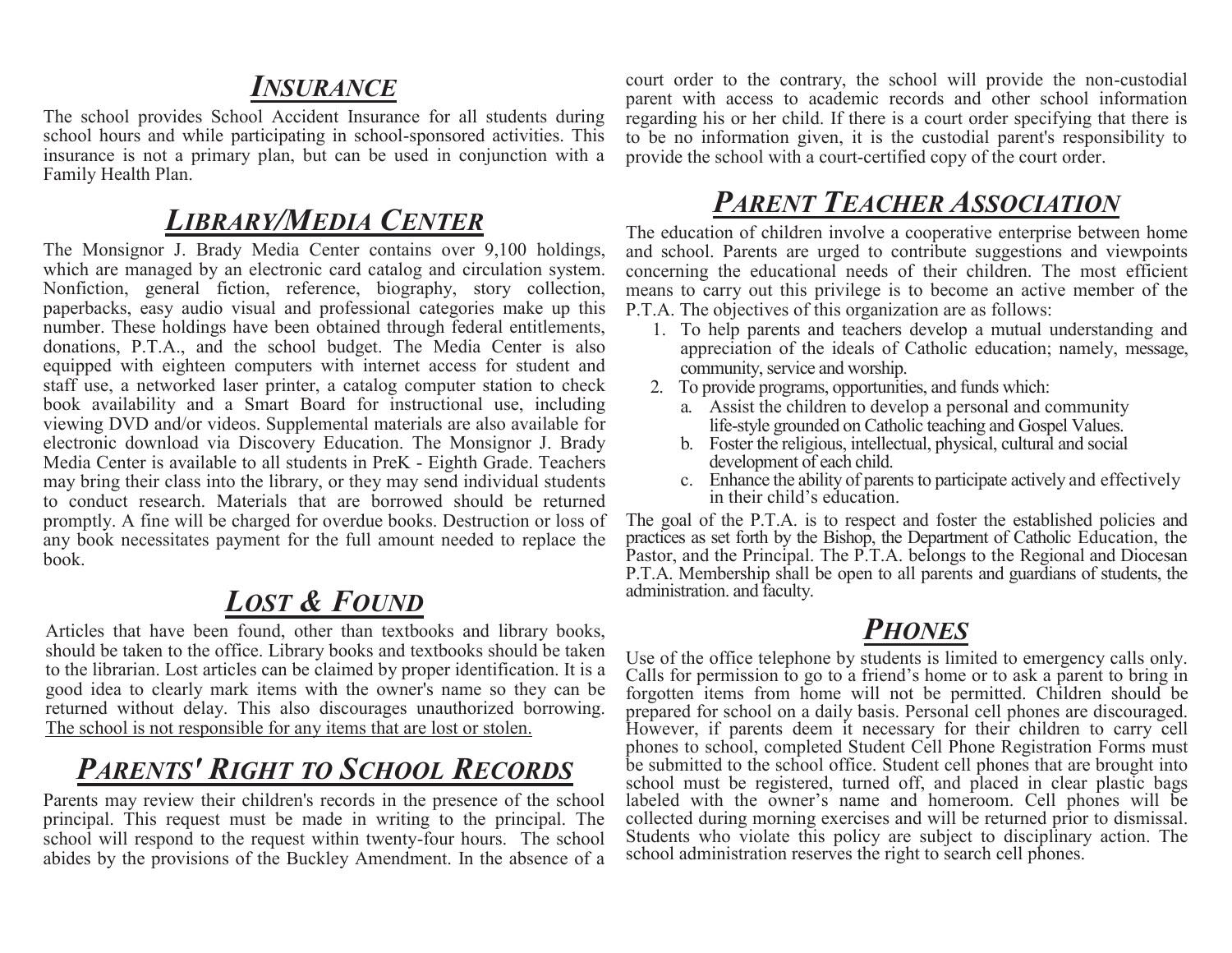#### *PICTURES*

School portraits and class pictures are taken yearly. The dates when these portraits and class pictures are taken are listed on the school calendar. The purchase of these portraits/class pictures is optional.

The school reserves the right to use pictures of students in publications such as school and local newspapers and the school website. Parents who do not wish their children's pictures to be used in this manner must notify the principal in writing prior to the beginning of the school year.

### *RELIGIOUS EXERCISES*

The development of each child's faith life is fostered through times of prayer, participation in religious celebrations, liturgy, services, and the study of the scriptures, thereby providing a Christian foundation and climate of faith to mature. Children are encouraged to develop a daily prayer life, to receive the Sacraments on an on-going basis, and to perform acts of Christian service. Non-Catholic students are expected to participate in all religious activities except the Sacramental Life of the Catholic Church. Children in Grade Two will be prepared to receive the Sacraments of Reconciliation and First Holy Communion. Students in Grade Eight will be prepared to receive the Sacrament of Confirmation.

### *REPORT CARDS & PROGRESS REPORTS*

Reports cards for K-2 students are available to be accessed by parents using Parent Portal three times during the school year in order that parents are informed of the status of their children with regard to academic subjects and personal traits. Discussions of pupil progress and grades are provided by parent-teacher conferences or by special appointments with teachers. A schedule for these meetings is issued in the beginning of the school year.Progress reports are issued to students in Kindergarten - Grade Two between the marking periods to keep parents informed of the children's progress. Parents of students in Grades Three - Eight receive access to their children's progress through Parent Portal. Cooperation between the school and home is absolutely essential for the students' successful academic achievement.

The marking code for Kindergarten students for major disciplines consists of a set of developmentally-appropriate indicators as follows:

| P - Proficient |  |  | E - Emerging          |
|----------------|--|--|-----------------------|
| D - Developing |  |  | $N - Not$ Yet Evident |

The marking code for first and second grade students consists of a set of performance indicators specific to these grade levels as follows:

 $O -$  Progress is Outstanding  $S -$  Progress is Satisfactory  $G -$  Progress is Good  $N -$  Progress is Needed

The marking code for students in Grades Three - Five consists of a letter grade associated with a numerical range as follows:

| A $(93\% - 100\%)$ | Outstanding       |
|--------------------|-------------------|
| $B(85% - 92%)$     | Good              |
| C $(76\% - 84\%)$  | Satisfactory      |
| $D(70\% - 75\%)$   | Needs Improvement |

 $F$  (<69%) Not Meeting Curriculum Expectations

Sixth through Grade Eight students will receive a numerical grade for each major discipline. Grades that are less than or equal to 69% are considered failing grades and do not meet curriculum expectations.

## *ROLE OF PARENTS*

To assist the school in maintaining quality education, there must be effective communication between parents, students, teachers, and the administration. To help young people develop the self-control necessary to succeed to the best of their ability, adults are obligated to teach and give good example, in order to develop good habits of behavior in their children as well as proper attitudes toward school.

#### **To help children in school, all parents should:**

- 1. Recognize that the administration and teachers take the place of the parents while children are in school.
- 2. Teach and explain to children respect for law, for authority, for the rights of others, and for private and public property.
- 3. Talk with their children about school programs, activities, and share an interest in pupil progress. Praise improvement demonstrated by the children on progress reports.
- 4. Insist on prompt and regular school attendance and comply with attendance rules and procedures.
- 5. Be responsible for periodic health examinations.
- 6. Make every effort to attend individual and group parent-teacher conferences.
- 7. Arrange for a time and place for their children to complete homework assignments.
- 8. Work with the school in a cooperative effort to carry-out recommendations made in the best interest of the children.
- 9. Understand and comply with the rules of the school concerning pupil conduct and cooperate with the school to enforce disciplinary action.
- 10.Explain and review Catholic-Christian behavior with their children.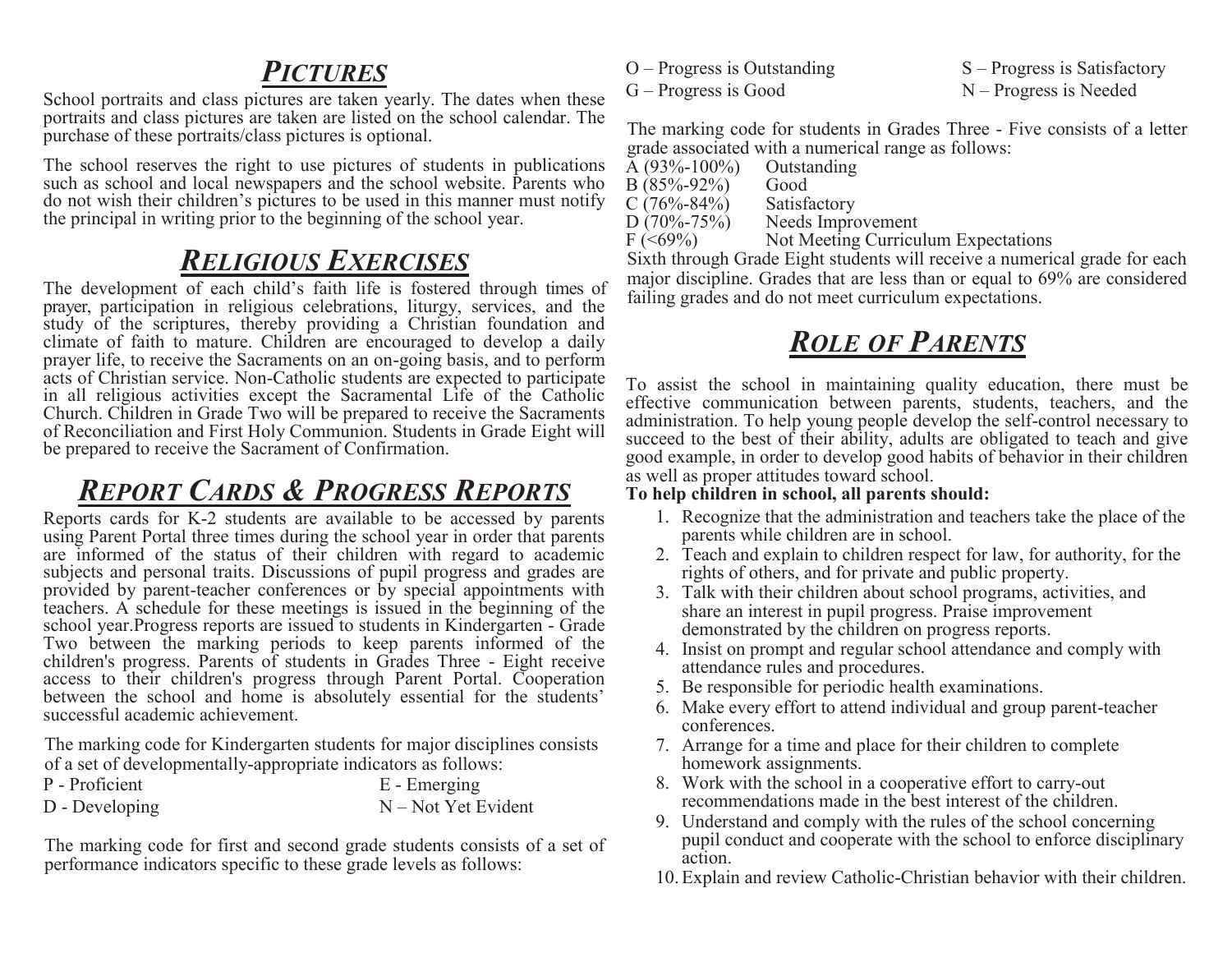11. Parents, who are Catholic, must be practicing Catholics; accept responsibility for their children's Sunday Mass attendance; and live Catholic values in the home.

## *SCHOOL HOURS*

Kindergarten - Grade Eight are guided by the following times:

8:20 A.M.First Bell 8:30 A.M.Late Bell, Prayers and Announcements 8:35 A.M.Classes Begin 2:40 P.M.Prayers and Announcements 2:45 P.M.Dismissal for Car Students 2:50 P.M.Dismissal for Bus Students

The school will not accept responsibility for students before 8:00 A.M. Students may enter the building as they disembark from the bus. Students must leave the building by 2:50 P.M. When waiting for activities (athletics, social, etc.), the students must be supervised by an authorized adult. Any student not picked-up on time after dismissal will be placed in the After School Program where charges for that service will be incurred. Students may not be in the building at any other time unless they are supervised by an authorized adult. Periodically, students will be dismissed at 12:30 P.M. for staff development. Exact dates will be printed on the yearly calendar.

## *SCHOOL NEWS*

Communication Alerts/Envelopes containing school information will be sent home/emailed approximately on the 15th and 30th of each month. The monthly school newsletter with important information, events, and calendar reminders will be included in this communication. Parents are asked to read the newsletter, updates, and all information that is sent home. When envelopes are sent, they will be sent through the YOUNGEST and/ or ONLY child in the family. When an alert is sent, it is sent through Constant Contact email or the Honeywell Instant Alert System of which the parents dedicate how this communication will be received through accessing their Honeywell Account. Parents must keep their profile current at http://instantalert.honeywell.com in order to receive all information.

## *SCHOOL YEARBOOK*

Students' school pictures are displayed in a school yearbook. Yearbooks are available for purchase for all students in Preschool through Grade

Eight. Information regarding purchasing a yearbook is included in a school newsletter and emailed to all parents.

## *SEARCHES*

The school reserves the right to search all school property such as desks and cubbies, and anything that is brought on school property.

## *STANDARDIZED TESTING*

The Department of Catholic Schools, Diocese of Trenton has selected Renaissance Star 360 assessments as the standardized testing tool for the 2019-2020 school year. This comprehensive interim and formative assessment suite delivers fast, valid data on individual student progress in reading and mathematics. The computer-adaptive assessments will be administered each trimester in October, January, and May to students in Grades Two through Eight. Student scores are immediately accessible to teachers; therefore, allowing for the monitoring of student progress and the adjustment of instruction to meet individual needs. Parents will receive reports each trimester showing student growth.

## *STUDENT ACTIVITIES/PROGRAMS*

Saint Dominic School provides students with a range of activities for personal, spiritual, and academic enrichment. Students are encouraged to pursue their creative talents in activities that foster a well-rounded individual. The following programs are offered to the students of Saint Dominic School:

| <b>Altar Servers</b> | Dances                          | <b>SDS News Team</b>       |
|----------------------|---------------------------------|----------------------------|
| Art                  | Drama                           | Show Choir                 |
| Athletics            | Flag Patrol                     | <b>Student Ambassadors</b> |
| Band                 | <b>Liturgical Dance</b>         | <b>Student Council</b>     |
| Bell Choir           | National Junior Honor           | Technology                 |
| Cantors              | Society                         | Yearbook                   |
| Chess Club           | Religious Service               | Young Scientist Club       |
| Children's           | <b>Scholastic and Fine Arts</b> |                            |
| Choir                | Competitions                    |                            |